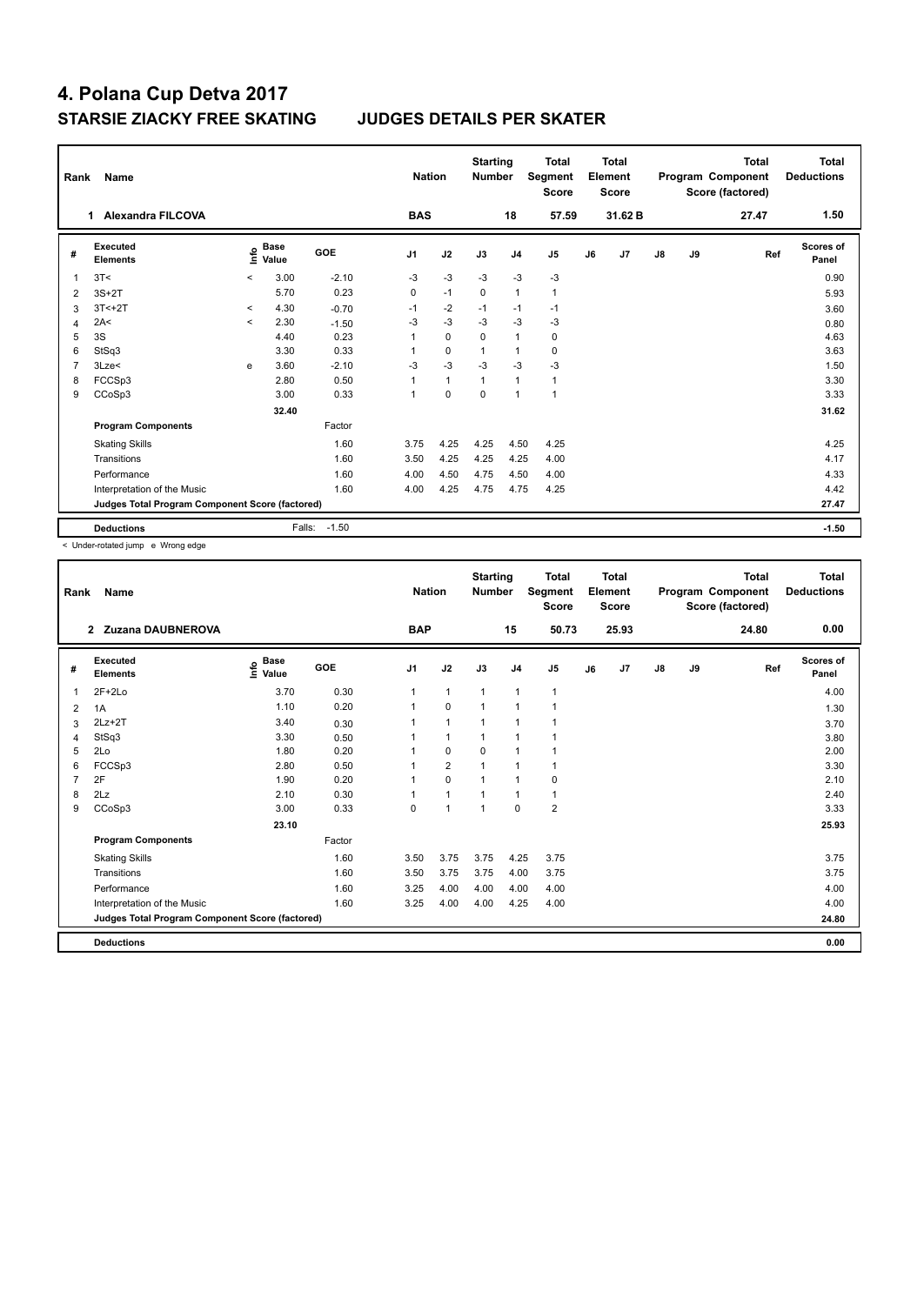| Rank           | Name                                            | <b>Nation</b> |                      | <b>Starting</b><br><b>Number</b> |                | <b>Total</b><br>Segment<br><b>Score</b> |                | Total<br>Element<br><b>Score</b> |                |    | <b>Total</b><br>Program Component<br>Score (factored) | <b>Total</b><br><b>Deductions</b> |    |       |                    |
|----------------|-------------------------------------------------|---------------|----------------------|----------------------------------|----------------|-----------------------------------------|----------------|----------------------------------|----------------|----|-------------------------------------------------------|-----------------------------------|----|-------|--------------------|
|                | 3 Agata BACOVA                                  |               |                      |                                  | <b>TN</b>      |                                         |                | 17                               | 49.61          |    | 22.37                                                 |                                   |    | 27.74 | 0.50               |
| #              | Executed<br><b>Elements</b>                     | ١nfo          | <b>Base</b><br>Value | GOE                              | J <sub>1</sub> | J2                                      | J3             | J <sub>4</sub>                   | J <sub>5</sub> | J6 | J <sub>7</sub>                                        | $\mathsf{J}8$                     | J9 | Ref   | Scores of<br>Panel |
| 1              | 2A<<                                            | <<            | 1.10                 | $-0.40$                          | $-2$           | $-2$                                    | $-2$           | $-1$                             | $-2$           |    |                                                       |                                   |    |       | 0.70               |
| $\overline{2}$ | 2Lz                                             |               | 2.10                 | $-0.20$                          | 0              | $-2$                                    | $-1$           | 0                                | $-1$           |    |                                                       |                                   |    |       | 1.90               |
| 3              | 3S<<                                            | <<            | 1.30                 | $-0.60$                          | $-3$           | $-3$                                    | $-3$           | $-3$                             | $-3$           |    |                                                       |                                   |    |       | 0.70               |
| 4              | FCCSp3                                          |               | 2.80                 | 0.67                             | 1              | $\overline{2}$                          | $\mathbf{1}$   | $\mathbf{1}$                     | $\overline{2}$ |    |                                                       |                                   |    |       | 3.47               |
| 5              | $2F+1Lo$                                        |               | 2.40                 | 0.00                             | 1              | $\mathbf 0$                             | 0              | $\mathbf 0$                      | $\pmb{0}$      |    |                                                       |                                   |    |       | 2.40               |
| 6              | StSq3                                           |               | 3.30                 | 1.00                             | $\overline{2}$ | $\overline{2}$                          | $\overline{2}$ | $\overline{1}$                   | $\overline{2}$ |    |                                                       |                                   |    |       | 4.30               |
| 7              | 2Lz                                             |               | 2.10                 | $-0.40$                          | $-1$           | $-2$                                    | $-2$           | $-1$                             | $-1$           |    |                                                       |                                   |    |       | 1.70               |
| 8              | $2F+2Lo$                                        |               | 3.70                 | 0.00                             | $\Omega$       | $\mathbf 0$                             | 0              | 0                                | 0              |    |                                                       |                                   |    |       | 3.70               |
| 9              | CCoSp3                                          |               | 3.00                 | 0.50                             | 0              | $\overline{1}$                          | 1              | $\overline{1}$                   | $\overline{2}$ |    |                                                       |                                   |    |       | 3.50               |
|                |                                                 |               | 21.80                |                                  |                |                                         |                |                                  |                |    |                                                       |                                   |    |       | 22.37              |
|                | <b>Program Components</b>                       |               |                      | Factor                           |                |                                         |                |                                  |                |    |                                                       |                                   |    |       |                    |
|                | <b>Skating Skills</b>                           |               |                      | 1.60                             | 4.00           | 4.75                                    | 4.75           | 4.25                             | 4.25           |    |                                                       |                                   |    |       | 4.42               |
|                | Transitions                                     |               |                      | 1.60                             | 3.75           | 4.00                                    | 4.50           | 4.00                             | 4.00           |    |                                                       |                                   |    |       | 4.00               |
|                | Performance                                     |               |                      | 1.60                             | 3.75           | 4.75                                    | 5.00           | 4.50                             | 4.25           |    |                                                       |                                   |    |       | 4.50               |
|                | Interpretation of the Music                     |               |                      | 1.60                             | 3.50           | 4.50                                    | 5.00           | 4.50                             | 4.25           |    |                                                       |                                   |    |       | 4.42               |
|                | Judges Total Program Component Score (factored) |               |                      |                                  |                |                                         |                |                                  |                |    |                                                       |                                   |    |       | 27.74              |
|                | <b>Deductions</b>                               |               | Falls:               | $-0.50$                          |                |                                         |                |                                  |                |    |                                                       |                                   |    |       | $-0.50$            |

<< Downgraded jump

| Rank | Name                                            |                                  |            | <b>Nation</b>  |             | <b>Starting</b><br><b>Number</b> |                | <b>Total</b><br>Segment<br><b>Score</b> |    | <b>Total</b><br>Element<br><b>Score</b> |               |    | <b>Total</b><br>Program Component<br>Score (factored) | <b>Total</b><br><b>Deductions</b> |
|------|-------------------------------------------------|----------------------------------|------------|----------------|-------------|----------------------------------|----------------|-----------------------------------------|----|-----------------------------------------|---------------|----|-------------------------------------------------------|-----------------------------------|
|      | Emma STULAJTEROVA<br>4                          |                                  |            | <b>BB</b>      |             |                                  | 13             | 44.86                                   |    | 22.20                                   |               |    | 22.66                                                 | 0.00                              |
| #    | Executed<br><b>Elements</b>                     | <b>Base</b><br>e Base<br>⊆ Value | <b>GOE</b> | J <sub>1</sub> | J2          | J3                               | J <sub>4</sub> | J5                                      | J6 | J7                                      | $\mathsf{J}8$ | J9 | Ref                                                   | <b>Scores of</b><br>Panel         |
| 1    | 1A                                              | 1.10                             | 0.00       | 0              | $\pmb{0}$   | $\mathbf 0$                      | 0              | 0                                       |    |                                         |               |    |                                                       | 1.10                              |
| 2    | $2Lz + 2Lo$                                     | 3.90                             | $-0.50$    | $-2$           | $-2$        | $-2$                             | $-1$           | $-1$                                    |    |                                         |               |    |                                                       | 3.40                              |
| 3    | 2Lz                                             | 2.10                             | $-0.40$    | 0              | $-2$        | $-2$                             | $-1$           | $-1$                                    |    |                                         |               |    |                                                       | 1.70                              |
| 4    | FSSp3                                           | 2.60                             | 0.00       | 0              | $\mathbf 0$ | $\mathbf{1}$                     | $\mathbf 0$    | 0                                       |    |                                         |               |    |                                                       | 2.60                              |
| 5    | $2F+2T$                                         | 3.20                             | 0.10       |                | $\mathbf 0$ | $\mathbf 0$                      | $\mathbf{1}$   | 0                                       |    |                                         |               |    |                                                       | 3.30                              |
| 6    | 2F                                              | 1.90                             | 0.20       |                | $\mathbf 0$ | $\mathbf{1}$                     | $\mathbf{1}$   | $\pmb{0}$                               |    |                                         |               |    |                                                       | 2.10                              |
|      | 2Lo                                             | 1.80                             | 0.00       | $\Omega$       | 0           | $\Omega$                         | 0              | 0                                       |    |                                         |               |    |                                                       | 1.80                              |
| 8    | CCoSp3                                          | 3.00                             | $-0.10$    | 0              | $-1$        | $\mathbf 0$                      | 0              | $-1$                                    |    |                                         |               |    |                                                       | 2.90                              |
| 9    | StSq3                                           | 3.30                             | 0.00       | 0              | $\mathbf 0$ | $\mathbf 0$                      | $\mathbf 0$    | $\pmb{0}$                               |    |                                         |               |    |                                                       | 3.30                              |
|      |                                                 | 22.90                            |            |                |             |                                  |                |                                         |    |                                         |               |    |                                                       | 22.20                             |
|      | <b>Program Components</b>                       |                                  | Factor     |                |             |                                  |                |                                         |    |                                         |               |    |                                                       |                                   |
|      | <b>Skating Skills</b>                           |                                  | 1.60       | 3.25           | 3.50        | 3.75                             | 3.75           | 3.75                                    |    |                                         |               |    |                                                       | 3.67                              |
|      | Transitions                                     |                                  | 1.60       | 3.00           | 3.00        | 3.75                             | 3.50           | 3.50                                    |    |                                         |               |    |                                                       | 3.33                              |
|      | Performance                                     |                                  | 1.60       | 3.25           | 3.50        | 4.00                             | 3.75           | 3.50                                    |    |                                         |               |    |                                                       | 3.58                              |
|      | Interpretation of the Music                     |                                  | 1.60       | 3.00           | 3.50        | 3.75                             | 4.00           | 3.50                                    |    |                                         |               |    |                                                       | 3.58                              |
|      | Judges Total Program Component Score (factored) |                                  |            |                |             |                                  |                |                                         |    |                                         |               |    |                                                       | 22.66                             |
|      | <b>Deductions</b>                               |                                  |            |                |             |                                  |                |                                         |    |                                         |               |    |                                                       | 0.00                              |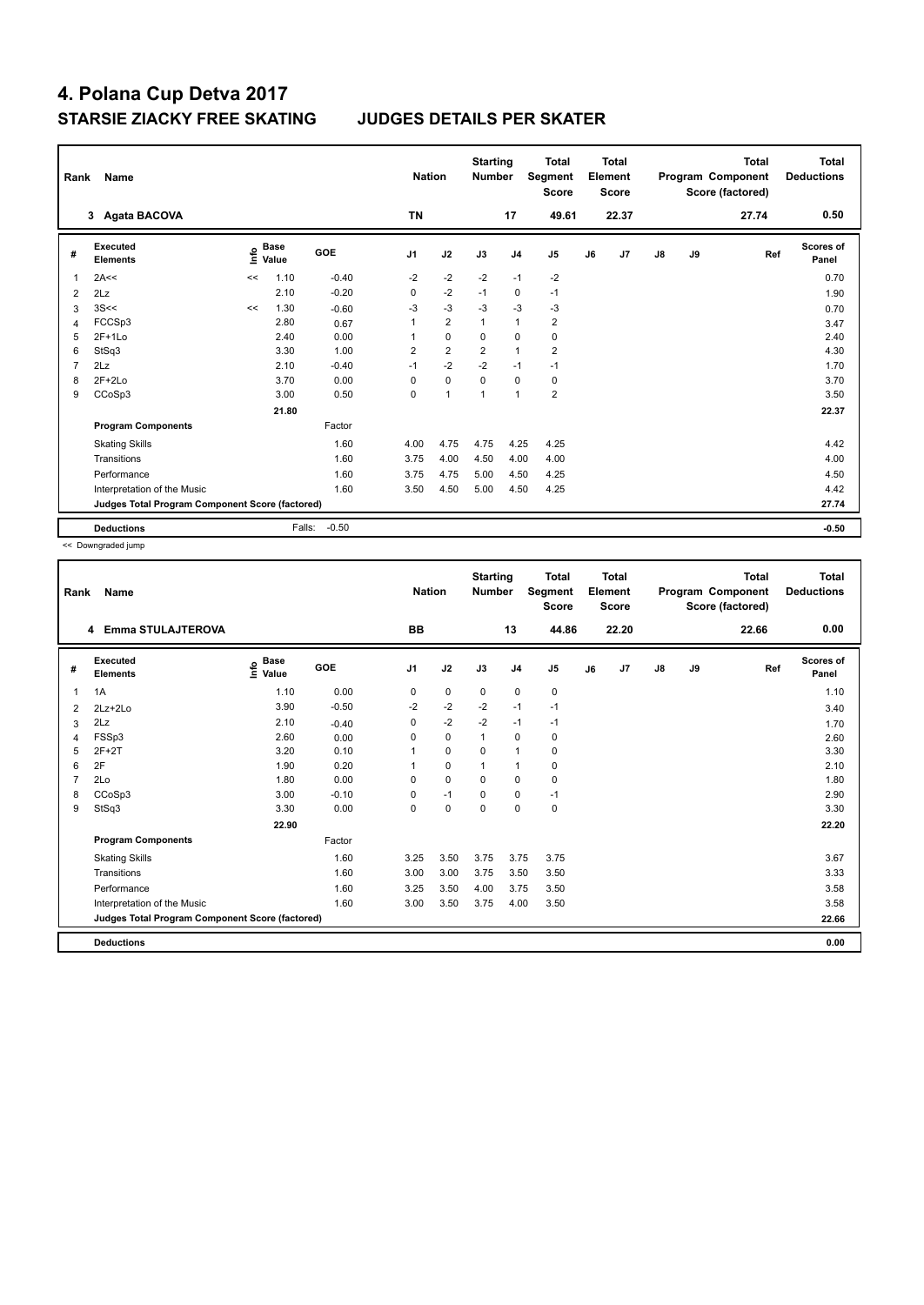| Rank           | Name                                            |                                           |         | <b>Nation</b>  |              | <b>Starting</b><br><b>Number</b> |                | <b>Total</b><br>Segment<br><b>Score</b> |    | <b>Total</b><br>Element<br><b>Score</b> |    |    | Program Component<br>Score (factored) | <b>Total</b> | <b>Total</b><br><b>Deductions</b> |
|----------------|-------------------------------------------------|-------------------------------------------|---------|----------------|--------------|----------------------------------|----------------|-----------------------------------------|----|-----------------------------------------|----|----|---------------------------------------|--------------|-----------------------------------|
|                | 5 Sofia SEBINOVA                                |                                           |         | ZAF            |              |                                  | 8              | 43.47                                   |    | 21.34                                   |    |    | 22.13                                 |              | 0.00                              |
| #              | <b>Executed</b><br><b>Elements</b>              | $\frac{6}{5}$ Base<br>$\frac{1}{5}$ Value | GOE     | J <sub>1</sub> | J2           | J3                               | J <sub>4</sub> | J <sub>5</sub>                          | J6 | J7                                      | J8 | J9 |                                       | Ref          | Scores of<br>Panel                |
| $\mathbf{1}$   | $2F+2Lo$                                        | 3.70                                      | 0.00    | 1              | $-1$         | $-1$                             | 0              | $\overline{1}$                          |    |                                         |    |    |                                       |              | 3.70                              |
| $\overline{2}$ | 2Lz                                             | 2.10                                      | 0.00    | $\mathbf{1}$   | $-1$         | 0                                | 0              | $\pmb{0}$                               |    |                                         |    |    |                                       |              | 2.10                              |
| $\mathbf{3}$   | CCoSp3                                          | 3.00                                      | 0.17    | $\mathbf 0$    | $\mathbf 0$  | $\mathbf{1}$                     | $\mathbf{1}$   | $\mathbf 0$                             |    |                                         |    |    |                                       |              | 3.17                              |
| $\overline{4}$ | $2T+2T$                                         | 2.60                                      | 0.20    | 1              | 0            | $\mathbf{1}$                     | 1              | $\mathbf{1}$                            |    |                                         |    |    |                                       |              | 2.80                              |
| 5              | StSq2                                           | 2.60                                      | 0.17    | $\mathbf{1}$   | $\Omega$     | $\Omega$                         | $\Omega$       | $\mathbf{1}$                            |    |                                         |    |    |                                       |              | 2.77                              |
| 6              | 1F                                              | 0.50                                      | 0.00    | $\mathbf 0$    | $-1$         | 0                                | $\mathbf 0$    | $\pmb{0}$                               |    |                                         |    |    |                                       |              | 0.50                              |
| $\overline{7}$ | FCSSp3                                          | 2.60                                      | 0.17    | $\mathbf 0$    | 0            | 0                                | 1              | $\mathbf{1}$                            |    |                                         |    |    |                                       |              | 2.77                              |
| 8              | 2Lz                                             | 2.10                                      | 0.20    | $\overline{1}$ | $\pmb{0}$    | 0                                | $\mathbf{1}$   | $\overline{1}$                          |    |                                         |    |    |                                       |              | 2.30                              |
| 9              | 1A                                              | 1.10                                      | 0.13    | $\mathbf 0$    | $\mathbf 0$  | $\mathbf{1}$                     | $\overline{1}$ | $\overline{1}$                          |    |                                         |    |    |                                       |              | 1.23                              |
|                |                                                 | 20.30                                     |         |                |              |                                  |                |                                         |    |                                         |    |    |                                       |              | 21.34                             |
|                | <b>Program Components</b>                       |                                           | Factor  |                |              |                                  |                |                                         |    |                                         |    |    |                                       |              |                                   |
|                | <b>Skating Skills</b>                           |                                           | 1.60    | 3.50           | 3.50         | 3.50                             | 3.50           | 3.75                                    |    |                                         |    |    |                                       |              | 3.50                              |
|                | Transitions                                     |                                           | 1.60    | 3.25           | 3.00         | 3.25                             | 3.25           | 3.75                                    |    |                                         |    |    |                                       |              | 3.25                              |
|                | Performance                                     |                                           | 1.60    | 3.25           | 3.50         | 3.50                             | 3.75           | 3.50                                    |    |                                         |    |    |                                       |              | 3.50                              |
|                | Interpretation of the Music                     |                                           | 1.60    | 3.50           | 3.50         | 3.50                             | 3.75           | 3.75                                    |    |                                         |    |    |                                       |              | 3.58                              |
|                | Judges Total Program Component Score (factored) |                                           |         |                |              |                                  |                |                                         |    |                                         |    |    |                                       |              | 22.13                             |
|                |                                                 |                                           |         |                |              |                                  |                |                                         |    |                                         |    |    |                                       |              |                                   |
|                | <b>Deductions</b>                               |                                           |         |                |              |                                  |                |                                         |    |                                         |    |    |                                       |              | 0.00                              |
|                |                                                 |                                           |         |                |              |                                  |                |                                         |    |                                         |    |    |                                       |              |                                   |
|                |                                                 |                                           |         |                |              | <b>Starting</b>                  |                | <b>Total</b>                            |    | <b>Total</b>                            |    |    |                                       | <b>Total</b> | <b>Total</b>                      |
| Rank           | Name                                            |                                           |         | <b>Nation</b>  |              | Number                           |                | Segment<br><b>Score</b>                 |    | Element<br><b>Score</b>                 |    |    | Program Component<br>Score (factored) |              | <b>Deductions</b>                 |
|                | 6 Patricia LINCMAIEROVA                         |                                           |         | <b>NRH</b>     |              |                                  | 9              | 41.70                                   |    | 20.23                                   |    |    | 21.47                                 |              | 0.00                              |
|                |                                                 |                                           |         |                |              |                                  |                |                                         |    |                                         |    |    |                                       |              |                                   |
| #              | <b>Executed</b><br><b>Elements</b>              | $\overset{\circ}{\text{E}}$ Value         | GOE     | J <sub>1</sub> | J2           | J3                               | J4             | J5                                      | J6 | J7                                      | J8 | J9 |                                       | Ref          | Scores of<br>Panel                |
| $\mathbf{1}$   | $2F+2T$                                         | 3.20                                      | 0.00    | 1              | 0            | $-1$                             | $\mathbf 0$    | $\pmb{0}$                               |    |                                         |    |    |                                       |              | 3.20                              |
| $\overline{2}$ | 1A                                              | 1.10                                      | 0.00    | 1              | 0            | 0                                | 0              | $\pmb{0}$                               |    |                                         |    |    |                                       |              | 1.10                              |
| 3              | 2Lz+2Lo                                         | 3.90                                      | 0.10    | 1              | 0            | 0                                | 1              | $\pmb{0}$                               |    |                                         |    |    |                                       |              | 4.00                              |
| $\overline{4}$ | CCoSp3                                          | 3.00                                      | 0.33    | 1              | $\mathbf{1}$ | $\mathbf{1}$                     | $\mathbf 0$    | $\mathbf 0$                             |    |                                         |    |    |                                       |              | 3.33                              |
| 5              | 2F                                              | 1.90                                      | 0.00    | $\mathbf{1}$   | $\mathbf 0$  | 0                                | $\mathbf 0$    | $\pmb{0}$                               |    |                                         |    |    |                                       |              | 1.90                              |
| 6              | 1Lz                                             | 0.60                                      | 0.00    | $\mathbf 0$    | 0            | 0                                | 0              | $\mathbf 0$                             |    |                                         |    |    |                                       |              | 0.60                              |
| $\overline{7}$ | FCSSp2                                          | 2.30                                      | $-0.30$ | $\mathbf 0$    | $-1$         | $-1$                             | $-1$           | $-1$                                    |    |                                         |    |    |                                       |              | 2.00                              |
| 8              | 2Lo                                             | 1.80                                      | $-0.30$ | $-1$           | $-1$         | $-1$                             | $-1$           | $-1$                                    |    |                                         |    |    |                                       |              | 1.50                              |
| 9              | StSq2                                           | 2.60                                      | 0.00    | $\mathbf 0$    | 0            | 0                                | $\mathbf 0$    | $\pmb{0}$                               |    |                                         |    |    |                                       |              | 2.60                              |
|                |                                                 | 20.40                                     |         |                |              |                                  |                |                                         |    |                                         |    |    |                                       |              | 20.23                             |
|                | <b>Program Components</b>                       |                                           | Factor  |                |              |                                  |                |                                         |    |                                         |    |    |                                       |              |                                   |
|                | <b>Skating Skills</b>                           |                                           | 1.60    | 3.25           | 3.25         | 3.25                             | 3.75           | 3.75                                    |    |                                         |    |    |                                       |              | 3.42                              |
|                | Transitions                                     |                                           | 1.60    | 3.25           | 3.00         | 3.00                             | 3.50           | 3.50                                    |    |                                         |    |    |                                       |              | 3.25                              |
|                | Performance                                     |                                           | 1.60    | 3.25           | 3.25         | 3.50                             | 3.75           | 3.50                                    |    |                                         |    |    |                                       |              | 3.42                              |
|                | Interpretation of the Music                     |                                           | 1.60    | 3.25           | 3.25         | 3.25                             | 3.75           | 3.50                                    |    |                                         |    |    |                                       |              | 3.33                              |
|                | Judges Total Program Component Score (factored) |                                           |         |                |              |                                  |                |                                         |    |                                         |    |    |                                       |              | 21.47                             |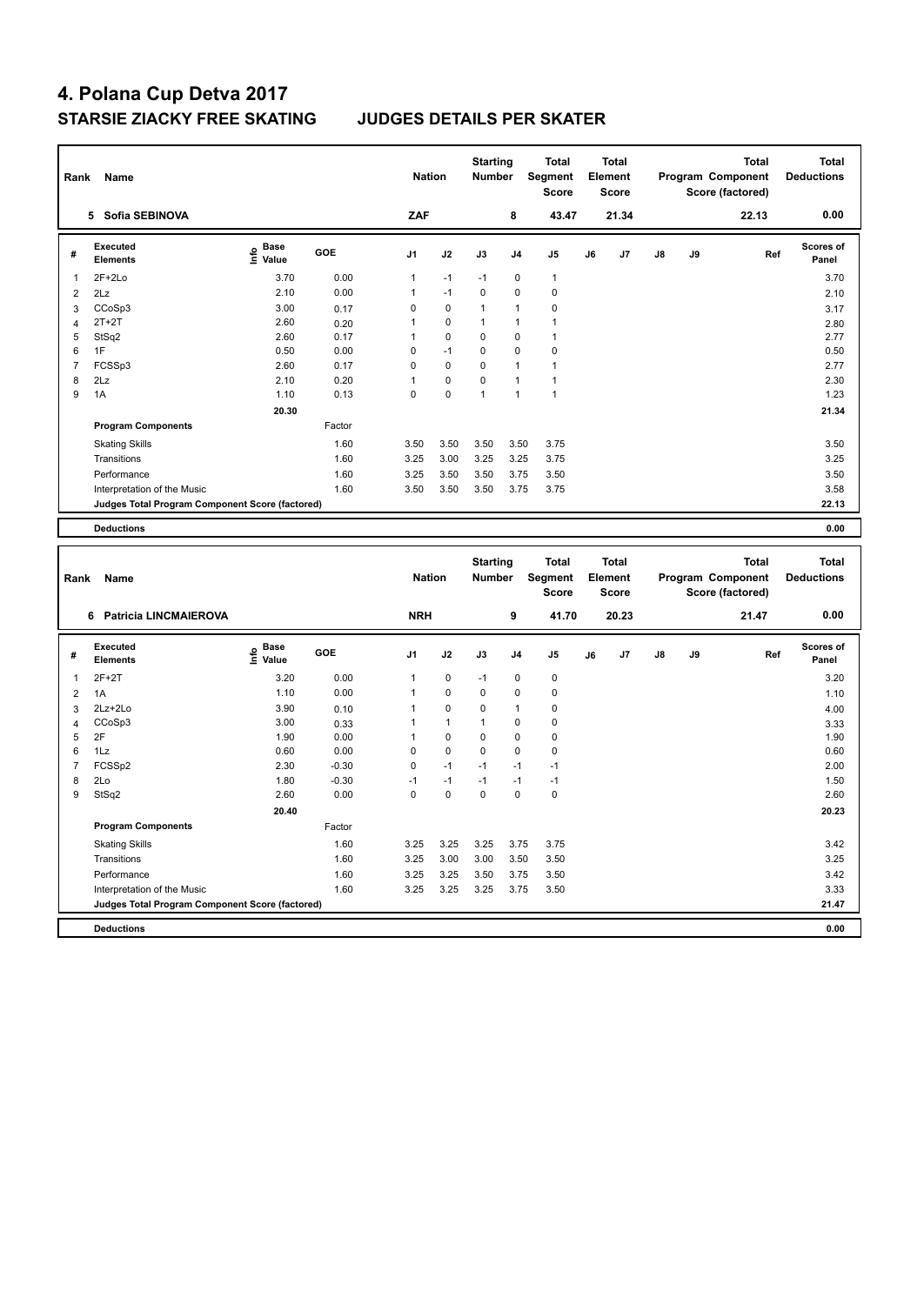| Rank           | Name                                            | <b>Nation</b> |                                                    | <b>Starting</b><br><b>Number</b> |                | <b>Total</b><br>Segment<br><b>Score</b> |             | Total<br>Element<br><b>Score</b> |                |    | <b>Total</b><br>Program Component<br>Score (factored) | Total<br><b>Deductions</b> |    |       |                           |
|----------------|-------------------------------------------------|---------------|----------------------------------------------------|----------------------------------|----------------|-----------------------------------------|-------------|----------------------------------|----------------|----|-------------------------------------------------------|----------------------------|----|-------|---------------------------|
|                | <b>Marina PASTIERIKOVA</b><br>7                 |               |                                                    |                                  | <b>POK</b>     |                                         |             | 14                               | 41.40          |    | 18.06                                                 |                            |    | 23.34 | 0.00                      |
| #              | <b>Executed</b><br><b>Elements</b>              |               | $\frac{e}{E}$ Base<br>$\frac{E}{E}$ Value<br>Value | <b>GOE</b>                       | J <sub>1</sub> | J2                                      | J3          | J <sub>4</sub>                   | J <sub>5</sub> | J6 | J7                                                    | $\mathsf{J}8$              | J9 | Ref   | <b>Scores of</b><br>Panel |
| 1              | 2Lo                                             |               | 1.80                                               | 0.00                             | 1              | $\mathbf 0$                             | $\mathbf 0$ | $\mathbf 0$                      | 0              |    |                                                       |                            |    |       | 1.80                      |
| $\overline{2}$ | 2Lz+1A+SEQ                                      |               | 2.56                                               | 0.00                             | 1              | $\mathbf 0$                             | 0           | $\mathbf 0$                      | $\mathbf 0$    |    |                                                       |                            |    |       | 2.56                      |
| 3              | 2Lz                                             |               | 2.10                                               | 0.00                             | 0              | $\mathbf 0$                             | $-1$        | 0                                | 0              |    |                                                       |                            |    |       | 2.10                      |
| 4              | CCoSp2                                          |               | 2.50                                               | $-0.30$                          | $-1$           | $-1$                                    | $-1$        | $-1$                             | $-1$           |    |                                                       |                            |    |       | 2.20                      |
| 5              | 2F                                              |               | 1.90                                               | $-0.60$                          | $-2$           | $-2$                                    | $-2$        | $-2$                             | $-2$           |    |                                                       |                            |    |       | 1.30                      |
| 6              | 2F<+2Lo<                                        | $\prec$       | 2.70                                               | $-0.40$                          | $-1$           | $-2$                                    | $-2$        | $-1$                             | $-1$           |    |                                                       |                            |    |       | 2.30                      |
| $\overline{7}$ | FCSp1                                           |               | 1.90                                               | 0.00                             | 0              | $\mathbf 0$                             | $-1$        | $\mathbf 0$                      | 0              |    |                                                       |                            |    |       | 1.90                      |
| 8              | StSq2                                           |               | 2.60                                               | 0.00                             | 0              | $\mathbf 0$                             | $\Omega$    | $\mathbf 0$                      | $\mathbf 0$    |    |                                                       |                            |    |       | 2.60                      |
| 9              | 2S                                              |               | 1.30                                               | 0.00                             | 0              | $\mathbf 0$                             | $\mathbf 0$ | $\mathbf 0$                      | $\mathbf 0$    |    |                                                       |                            |    |       | 1.30                      |
|                |                                                 |               | 19.36                                              |                                  |                |                                         |             |                                  |                |    |                                                       |                            |    |       | 18.06                     |
|                | <b>Program Components</b>                       |               |                                                    | Factor                           |                |                                         |             |                                  |                |    |                                                       |                            |    |       |                           |
|                | <b>Skating Skills</b>                           |               |                                                    | 1.60                             | 3.50           | 3.75                                    | 3.75        | 3.75                             | 3.75           |    |                                                       |                            |    |       | 3.75                      |
|                | Transitions                                     |               |                                                    | 1.60                             | 3.25           | 3.50                                    | 3.50        | 3.50                             | 3.50           |    |                                                       |                            |    |       | 3.50                      |
|                | Performance                                     |               |                                                    | 1.60                             | 3.25           | 3.75                                    | 3.50        | 3.75                             | 3.75           |    |                                                       |                            |    |       | 3.67                      |
|                | Interpretation of the Music                     |               |                                                    | 1.60                             | 3.00           | 3.50                                    | 3.75        | 3.75                             | 4.00           |    |                                                       |                            |    |       | 3.67                      |
|                | Judges Total Program Component Score (factored) |               |                                                    |                                  |                |                                         |             |                                  |                |    |                                                       |                            |    |       | 23.34                     |
|                | <b>Deductions</b>                               |               |                                                    |                                  |                |                                         |             |                                  |                |    |                                                       |                            |    |       | 0.00                      |

< Under-rotated jump

| Rank | <b>Name</b>                                     |         |                      |         | <b>Nation</b>  |             | <b>Starting</b><br><b>Number</b> |                | <b>Total</b><br>Segment<br><b>Score</b> |    | <b>Total</b><br>Element<br><b>Score</b> |               |    | Total<br>Program Component<br>Score (factored) | <b>Total</b><br><b>Deductions</b> |
|------|-------------------------------------------------|---------|----------------------|---------|----------------|-------------|----------------------------------|----------------|-----------------------------------------|----|-----------------------------------------|---------------|----|------------------------------------------------|-----------------------------------|
|      | <b>Lucia HURIKOVA</b><br>8                      |         |                      |         | ZAF            |             |                                  | 11             | 41.33                                   |    | 19.73                                   |               |    | 21.60                                          | 0.00                              |
| #    | Executed<br><b>Elements</b>                     | lnfo    | <b>Base</b><br>Value | GOE     | J <sub>1</sub> | J2          | J3                               | J <sub>4</sub> | J <sub>5</sub>                          | J6 | J7                                      | $\mathsf{J}8$ | J9 | Ref                                            | Scores of<br>Panel                |
| 1    | $2Lz+2T<$                                       | $\,<\,$ | 3.00                 | $-0.30$ | $-1$           | $-1$        | $-1$                             | $-1$           | $-1$                                    |    |                                         |               |    |                                                | 2.70                              |
| 2    | $2F+2Lo<$                                       | $\prec$ | 3.20                 | $-0.30$ | -1             | $-1$        | $-1$                             | $-1$           | $-1$                                    |    |                                         |               |    |                                                | 2.90                              |
| 3    | FCCSp2                                          |         | 2.30                 | 0.00    | 0              | $\mathbf 0$ | 0                                | $\mathbf 0$    | $\pmb{0}$                               |    |                                         |               |    |                                                | 2.30                              |
| 4    | StSq2                                           |         | 2.60                 | 0.00    | 0              | $\mathbf 0$ | 0                                | 0              | 0                                       |    |                                         |               |    |                                                | 2.60                              |
| 5    | 2Lz                                             |         | 2.10                 | 0.00    | 1              | $\mathbf 0$ | $\mathbf 0$                      | $\mathbf 0$    | $\pmb{0}$                               |    |                                         |               |    |                                                | 2.10                              |
| 6    | 2F<                                             | $\prec$ | 1.40                 | $-0.30$ | $-1$           | $-1$        | $-1$                             | $-1$           | -1                                      |    |                                         |               |    |                                                | 1.10                              |
| 7    | CCoSp3                                          |         | 3.00                 | 0.00    | 0              | $\mathbf 0$ | 0                                | 0              | $\mathbf{1}$                            |    |                                         |               |    |                                                | 3.00                              |
| 8    | 2Lo                                             |         | 1.80                 | 0.00    | 0              | $\mathbf 0$ | $\Omega$                         | $\mathbf 0$    | $\pmb{0}$                               |    |                                         |               |    |                                                | 1.80                              |
| 9    | 1A                                              |         | 1.10                 | 0.13    | 1              | $\mathbf 0$ | 0                                | $\overline{1}$ | $\mathbf{1}$                            |    |                                         |               |    |                                                | 1.23                              |
|      |                                                 |         | 20.50                |         |                |             |                                  |                |                                         |    |                                         |               |    |                                                | 19.73                             |
|      | <b>Program Components</b>                       |         |                      | Factor  |                |             |                                  |                |                                         |    |                                         |               |    |                                                |                                   |
|      | <b>Skating Skills</b>                           |         |                      | 1.60    | 3.25           | 3.25        | 3.50                             | 3.50           | 3.75                                    |    |                                         |               |    |                                                | 3.42                              |
|      | Transitions                                     |         |                      | 1.60    | 3.00           | 3.00        | 3.50                             | 3.25           | 3.75                                    |    |                                         |               |    |                                                | 3.25                              |
|      | Performance                                     |         |                      | 1.60    | 3.00           | 3.50        | 3.50                             | 3.50           | 3.75                                    |    |                                         |               |    |                                                | 3.50                              |
|      | Interpretation of the Music                     |         |                      | 1.60    | 3.25           | 3.25        | 3.25                             | 3.50           | 3.75                                    |    |                                         |               |    |                                                | 3.33                              |
|      | Judges Total Program Component Score (factored) |         |                      |         |                |             |                                  |                |                                         |    |                                         |               |    |                                                | 21.60                             |
|      | <b>Deductions</b>                               |         |                      |         |                |             |                                  |                |                                         |    |                                         |               |    |                                                | 0.00                              |

< Under-rotated jump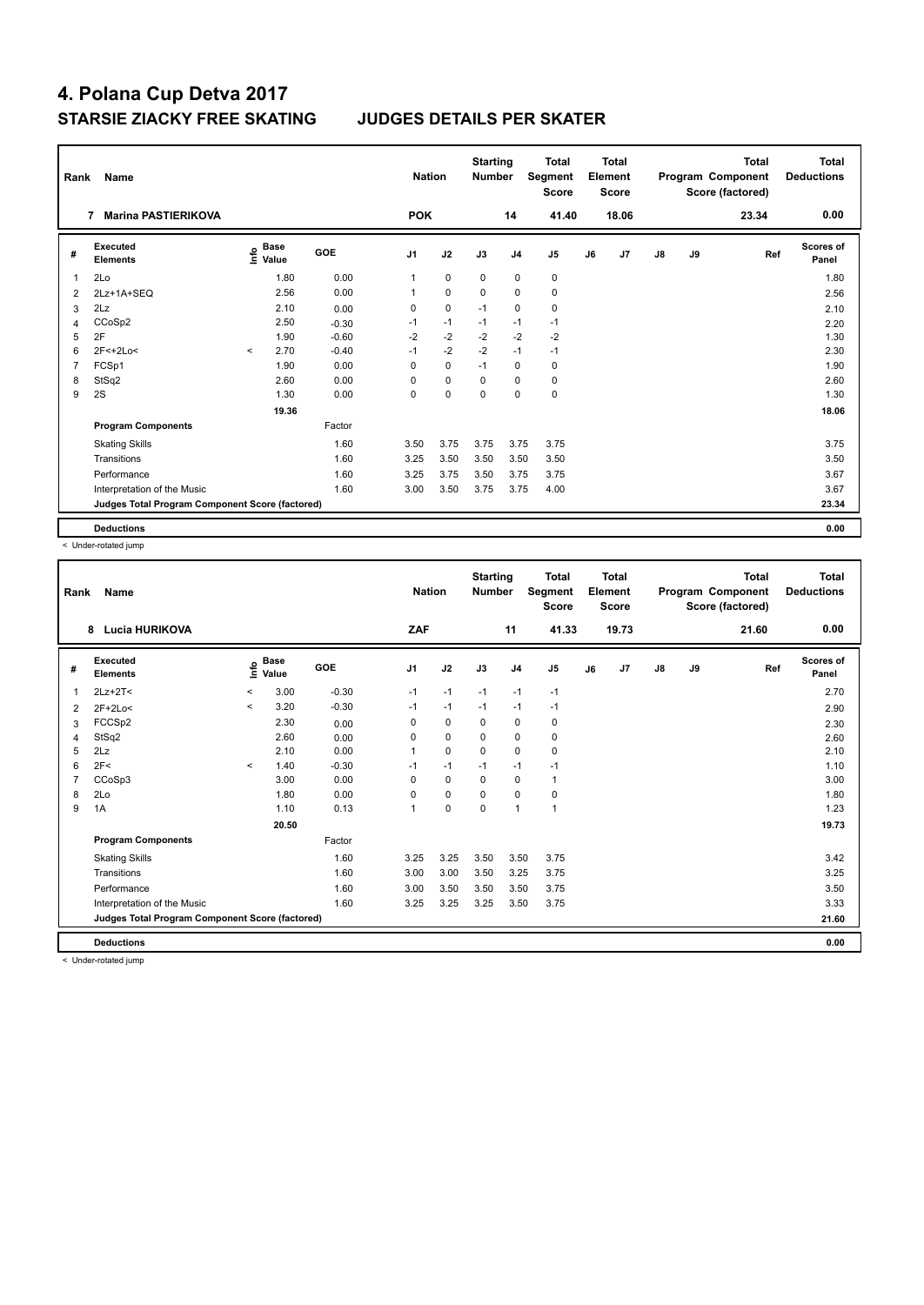| Rank           | Name                                            | <b>Nation</b> |                      | <b>Starting</b><br><b>Number</b> |                | <b>Total</b><br>Segment<br><b>Score</b> |             | Total<br>Element<br><b>Score</b> |                |    | <b>Total</b><br>Program Component<br>Score (factored) | Total<br><b>Deductions</b> |    |       |                           |
|----------------|-------------------------------------------------|---------------|----------------------|----------------------------------|----------------|-----------------------------------------|-------------|----------------------------------|----------------|----|-------------------------------------------------------|----------------------------|----|-------|---------------------------|
|                | <b>Barbora CUNDERLIKOVA</b><br>9                |               |                      |                                  | <b>BB</b>      |                                         |             | 12                               | 40.73          |    | 18.20                                                 |                            |    | 22.53 | 0.00                      |
| #              | <b>Executed</b><br><b>Elements</b>              | info          | <b>Base</b><br>Value | <b>GOE</b>                       | J <sub>1</sub> | J2                                      | J3          | J <sub>4</sub>                   | J <sub>5</sub> | J6 | J7                                                    | $\mathsf{J}8$              | J9 | Ref   | <b>Scores of</b><br>Panel |
| 1              | 2A<<                                            | <<            | 1.10                 | $-0.40$                          | $-2$           | $-2$                                    | $-2$        | $-2$                             | $-2$           |    |                                                       |                            |    |       | 0.70                      |
| 2              | 2F<+2Lo<                                        | $\,<$         | 2.70                 | $-0.50$                          | $-2$           | $-2$                                    | $-3$        | $-1$                             | $-1$           |    |                                                       |                            |    |       | 2.20                      |
| 3              | 2F<                                             | $\prec$       | 1.40                 | $-0.30$                          | $-1$           | $-1$                                    | $-1$        | $-1$                             | $-1$           |    |                                                       |                            |    |       | 1.10                      |
| 4              | 2S                                              |               | 1.30                 | 0.00                             | 0              | $\mathbf 0$                             | 0           | $\mathbf 0$                      | $\mathbf 0$    |    |                                                       |                            |    |       | 1.30                      |
| 5              | FSSp3                                           |               | 2.60                 | 0.33                             | 1              | $\overline{1}$                          | 0           | 0                                | $\mathbf{1}$   |    |                                                       |                            |    |       | 2.93                      |
| 6              | 2S                                              |               | 1.30                 | $-0.20$                          | $-1$           | $-1$                                    | $-1$        | 0                                | $-1$           |    |                                                       |                            |    |       | 1.10                      |
| $\overline{7}$ | $2Lo+2T$                                        |               | 3.10                 | 0.00                             | 0              | $\mathbf 0$                             | $-1$        | $\mathbf 0$                      | 0              |    |                                                       |                            |    |       | 3.10                      |
| 8              | StSq2                                           |               | 2.60                 | 0.00                             | 1              | $\mathbf 0$                             | 0           | $\mathbf 0$                      | $\mathbf 0$    |    |                                                       |                            |    |       | 2.60                      |
| 9              | CCoSp3                                          |               | 3.00                 | 0.17                             | 1              | $\mathbf 0$                             | $\mathbf 0$ | $\mathbf{1}$                     | $\mathbf 0$    |    |                                                       |                            |    |       | 3.17                      |
|                |                                                 |               | 19.10                |                                  |                |                                         |             |                                  |                |    |                                                       |                            |    |       | 18.20                     |
|                | <b>Program Components</b>                       |               |                      | Factor                           |                |                                         |             |                                  |                |    |                                                       |                            |    |       |                           |
|                | <b>Skating Skills</b>                           |               |                      | 1.60                             | 3.25           | 3.50                                    | 3.50        | 3.75                             | 4.00           |    |                                                       |                            |    |       | 3.58                      |
|                | Transitions                                     |               |                      | 1.60                             | 3.50           | 3.25                                    | 3.25        | 3.50                             | 3.50           |    |                                                       |                            |    |       | 3.42                      |
|                | Performance                                     |               |                      | 1.60                             | 3.25           | 3.50                                    | 3.50        | 3.75                             | 3.50           |    |                                                       |                            |    |       | 3.50                      |
|                | Interpretation of the Music                     |               |                      | 1.60                             | 3.50           | 3.50                                    | 3.50        | 3.75                             | 3.75           |    |                                                       |                            |    |       | 3.58                      |
|                | Judges Total Program Component Score (factored) |               |                      |                                  |                |                                         |             |                                  |                |    |                                                       |                            |    |       | 22.53                     |
|                | <b>Deductions</b>                               |               |                      |                                  |                |                                         |             |                                  |                |    |                                                       |                            |    |       | 0.00                      |

< Under-rotated jump << Downgraded jump

| Rank | <b>Name</b>                                     |                             |        | <b>Nation</b>  |              | <b>Starting</b><br><b>Number</b> |                | <b>Total</b><br>Segment<br><b>Score</b> |    | <b>Total</b><br>Element<br><b>Score</b> |               |    | <b>Total</b><br>Program Component<br>Score (factored) | <b>Total</b><br><b>Deductions</b> |
|------|-------------------------------------------------|-----------------------------|--------|----------------|--------------|----------------------------------|----------------|-----------------------------------------|----|-----------------------------------------|---------------|----|-------------------------------------------------------|-----------------------------------|
|      | Veronika JACKOVA<br>10                          |                             |        | DT             |              |                                  | 10             | 38.70                                   |    | 17.90                                   |               |    | 20.80                                                 | 0.00                              |
| #    | Executed<br><b>Elements</b>                     | Base<br>$\frac{6}{5}$ Value | GOE    | J <sub>1</sub> | J2           | J3                               | J <sub>4</sub> | J <sub>5</sub>                          | J6 | J7                                      | $\mathsf{J}8$ | J9 | Ref                                                   | <b>Scores of</b><br>Panel         |
| 1    | 1A                                              | 1.10                        | 0.00   | 0              | $\mathbf 0$  | $\mathbf 0$                      | $\pmb{0}$      | $\mathbf 0$                             |    |                                         |               |    |                                                       | 1.10                              |
| 2    | $2F+2T$                                         | 3.20                        | 0.00   | 0              | 0            | 0                                | 0              | 0                                       |    |                                         |               |    |                                                       | 3.20                              |
| 3    | 2S                                              | 1.30                        | 0.00   | 0              | $\mathbf 0$  | $\mathbf 0$                      | $\mathbf 0$    | 0                                       |    |                                         |               |    |                                                       | 1.30                              |
| 4    | CCoSp2                                          | 2.50                        | 0.00   |                | 0            | 0                                | 0              | $-1$                                    |    |                                         |               |    |                                                       | 2.50                              |
| 5    | $2Lo+1T$                                        | 2.20                        | 0.00   | 0              | $\pmb{0}$    | 0                                | $\mathbf 0$    | 0                                       |    |                                         |               |    |                                                       | 2.20                              |
| 6    | 2F                                              | 1.90                        | 0.00   | 0              | $\mathbf 0$  |                                  | $\mathbf 0$    | 0                                       |    |                                         |               |    |                                                       | 1.90                              |
| 7    | 2Lo                                             | 1.80                        | 0.10   | 0              | $\mathbf{1}$ |                                  | $\mathbf 0$    | 0                                       |    |                                         |               |    |                                                       | 1.90                              |
| 8    | FCCSp1                                          | 2.00                        | 0.00   | $\Omega$       | $\mathbf 0$  | $\Omega$                         | $\mathbf 0$    | $\mathbf 0$                             |    |                                         |               |    |                                                       | 2.00                              |
| 9    | StSq1                                           | 1.80                        | 0.00   | 0              | $\mathbf 0$  | 0                                | 0              | $\mathbf 0$                             |    |                                         |               |    |                                                       | 1.80                              |
|      |                                                 | 17.80                       |        |                |              |                                  |                |                                         |    |                                         |               |    |                                                       | 17.90                             |
|      | <b>Program Components</b>                       |                             | Factor |                |              |                                  |                |                                         |    |                                         |               |    |                                                       |                                   |
|      | <b>Skating Skills</b>                           |                             | 1.60   | 3.25           | 3.25         | 3.50                             | 3.25           | 3.50                                    |    |                                         |               |    |                                                       | 3.33                              |
|      | Transitions                                     |                             | 1.60   | 3.25           | 2.75         | 3.25                             | 3.00           | 3.25                                    |    |                                         |               |    |                                                       | 3.17                              |
|      | Performance                                     |                             | 1.60   | 3.00           | 3.00         | 3.25                             | 3.50           | 3.50                                    |    |                                         |               |    |                                                       | 3.25                              |
|      | Interpretation of the Music                     |                             | 1.60   | 3.25           | 3.00         | 3.25                             | 3.50           | 3.25                                    |    |                                         |               |    |                                                       | 3.25                              |
|      | Judges Total Program Component Score (factored) |                             |        |                |              |                                  |                |                                         |    |                                         |               |    |                                                       | 20.80                             |
|      | <b>Deductions</b>                               |                             |        |                |              |                                  |                |                                         |    |                                         |               |    |                                                       | 0.00                              |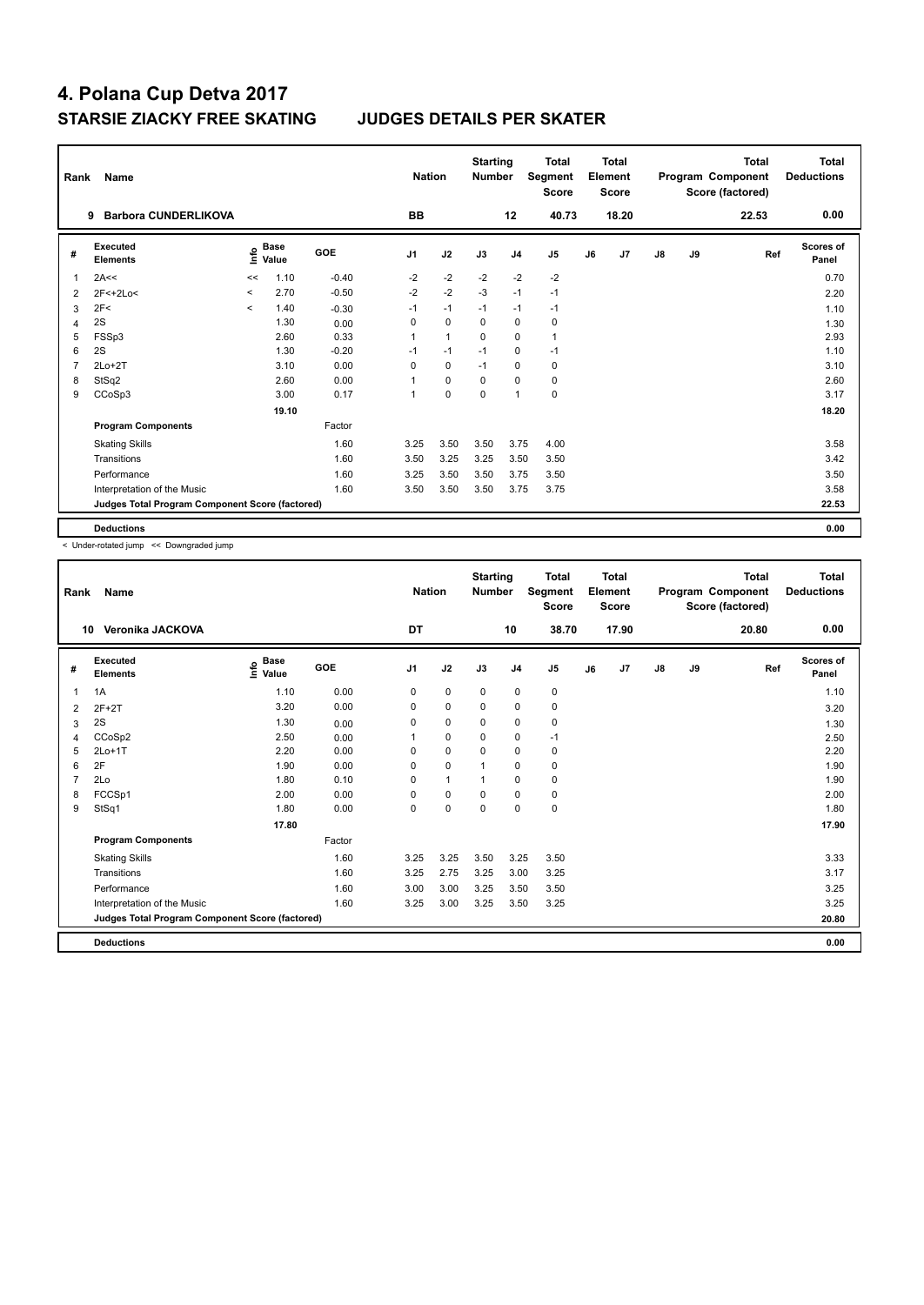| Rank | Name                                            | <b>Nation</b>            |                                  | <b>Starting</b><br><b>Number</b> |                | <b>Total</b><br>Segment<br><b>Score</b> |                | <b>Total</b><br>Element<br><b>Score</b> |                |    | <b>Total</b><br>Program Component<br>Score (factored) | Total<br><b>Deductions</b> |    |       |                           |
|------|-------------------------------------------------|--------------------------|----------------------------------|----------------------------------|----------------|-----------------------------------------|----------------|-----------------------------------------|----------------|----|-------------------------------------------------------|----------------------------|----|-------|---------------------------|
|      | Lenka HAJDUCEKOVA<br>11                         |                          |                                  |                                  | <b>KEK</b>     |                                         |                | 5                                       | 38.16          |    | 17.76                                                 |                            |    | 20.40 | 0.00                      |
| #    | Executed<br><b>Elements</b>                     |                          | <b>Base</b><br>o Base<br>⊆ Value | <b>GOE</b>                       | J <sub>1</sub> | J2                                      | J3             | J <sub>4</sub>                          | J <sub>5</sub> | J6 | J7                                                    | $\mathsf{J}8$              | J9 | Ref   | <b>Scores of</b><br>Panel |
| 1    | $2Lo+2T$                                        |                          | 3.10                             | 0.00                             | 0              | $\mathbf 0$                             | $\mathbf 0$    | $\mathbf 0$                             | $\mathbf 0$    |    |                                                       |                            |    |       | 3.10                      |
| 2    | 2F<                                             | $\overline{\phantom{a}}$ | 1.40                             | $-0.30$                          | $-1$           | $-1$                                    | $-1$           | $-1$                                    | $-1$           |    |                                                       |                            |    |       | 1.10                      |
| 3    | FCCSp2                                          |                          | 2.30                             | 0.00                             | $\Omega$       | $\mathbf 0$                             | $-1$           | $\Omega$                                | 0              |    |                                                       |                            |    |       | 2.30                      |
| 4    | 2Lo<                                            | $\prec$                  | 1.30                             | $-0.30$                          | $-1$           | $-1$                                    | $-1$           | $-1$                                    | $-1$           |    |                                                       |                            |    |       | 1.00                      |
| 5    | CCoSp3                                          |                          | 3.00                             | 0.50                             | 1              | $\mathbf{1}$                            | $\overline{1}$ | $\mathbf{1}$                            | $\mathbf{1}$   |    |                                                       |                            |    |       | 3.50                      |
| 6    | $2S+2T<$                                        | $\hat{\phantom{a}}$      | 2.20                             | $-0.20$                          | $-1$           | $-1$                                    | $-1$           | $-1$                                    | $-1$           |    |                                                       |                            |    |       | 2.00                      |
| 7    | 1A                                              |                          | 1.10                             | 0.00                             | 0              | $\mathbf 0$                             | $\mathbf 0$    | $\mathbf 0$                             | 0              |    |                                                       |                            |    |       | 1.10                      |
| 8    | 2S                                              |                          | 1.30                             | $-0.07$                          | 0              | $-1$                                    | $-1$           | 0                                       | $\pmb{0}$      |    |                                                       |                            |    |       | 1.23                      |
| 9    | StSq2                                           |                          | 2.60                             | $-0.17$                          | 0              | $-1$                                    | $\mathbf 0$    | $\mathbf 0$                             | $-1$           |    |                                                       |                            |    |       | 2.43                      |
|      |                                                 |                          | 18.30                            |                                  |                |                                         |                |                                         |                |    |                                                       |                            |    |       | 17.76                     |
|      | <b>Program Components</b>                       |                          |                                  | Factor                           |                |                                         |                |                                         |                |    |                                                       |                            |    |       |                           |
|      | <b>Skating Skills</b>                           |                          |                                  | 1.60                             | 3.50           | 3.25                                    | 2.75           | 3.25                                    | 3.50           |    |                                                       |                            |    |       | 3.33                      |
|      | Transitions                                     |                          |                                  | 1.60                             | 3.50           | 2.75                                    | 2.75           | 3.00                                    | 3.25           |    |                                                       |                            |    |       | 3.00                      |
|      | Performance                                     |                          |                                  | 1.60                             | 3.50           | 3.00                                    | 3.00           | 3.25                                    | 3.50           |    |                                                       |                            |    |       | 3.25                      |
|      | Interpretation of the Music                     |                          |                                  | 1.60                             | 3.25           | 3.00                                    | 3.00           | 3.25                                    | 3.50           |    |                                                       |                            |    |       | 3.17                      |
|      | Judges Total Program Component Score (factored) |                          |                                  |                                  |                |                                         |                |                                         |                |    |                                                       |                            |    |       | 20.40                     |
|      | <b>Deductions</b>                               |                          |                                  |                                  |                |                                         |                |                                         |                |    |                                                       |                            |    |       | 0.00                      |

< Under-rotated jump

|   | Name<br>Rank<br>12<br><b>Katarina STRACAROVA</b> |              |                                    |         | <b>Nation</b>  |              | <b>Starting</b><br><b>Number</b> |                | <b>Total</b><br>Segment<br><b>Score</b> |    | <b>Total</b><br>Element<br><b>Score</b> |               |    | <b>Total</b><br>Program Component<br>Score (factored) | Total<br><b>Deductions</b> |
|---|--------------------------------------------------|--------------|------------------------------------|---------|----------------|--------------|----------------------------------|----------------|-----------------------------------------|----|-----------------------------------------|---------------|----|-------------------------------------------------------|----------------------------|
|   |                                                  |              |                                    |         | <b>NRH</b>     |              |                                  | 16             | 37.90                                   |    | 17.00                                   |               |    | 22.40                                                 | 1.50                       |
| # | Executed<br><b>Elements</b>                      |              | <b>Base</b><br>$\frac{6}{5}$ Value | GOE     | J <sub>1</sub> | J2           | J3                               | J <sub>4</sub> | J <sub>5</sub>                          | J6 | J7                                      | $\mathsf{J}8$ | J9 | Ref                                                   | Scores of<br>Panel         |
| 1 | 2Lz                                              |              | 2.10                               | $-0.90$ | -3             | $-3$         | $-3$                             | $-3$           | $-3$                                    |    |                                         |               |    |                                                       | 1.20                       |
| 2 | 1A                                               |              | 1.10                               | 0.00    | 0              | $\mathbf 0$  | $\Omega$                         | $\mathbf 0$    | 0                                       |    |                                         |               |    |                                                       | 1.10                       |
| 3 | CCoSp3                                           |              | 3.00                               | 0.00    | 0              | $\mathbf{1}$ | $\Omega$                         | $\mathbf 0$    | $\mathbf 0$                             |    |                                         |               |    |                                                       | 3.00                       |
| 4 | 2F                                               |              | 1.90                               | $-0.30$ | $-1$           | $-1$         | $-1$                             | $-1$           | $-1$                                    |    |                                         |               |    |                                                       | 1.60                       |
| 5 | $2Lo+2T<$                                        | $\checkmark$ | 2.70                               | $-0.30$ | $-1$           | $-1$         | $-1$                             | $-1$           | -1                                      |    |                                         |               |    |                                                       | 2.40                       |
| 6 | FCSp3                                            |              | 2.80                               | 0.50    | 0              | $\mathbf{1}$ |                                  | $\overline{1}$ |                                         |    |                                         |               |    |                                                       | 3.30                       |
|   | 2F<                                              | $\prec$      | 1.40                               | $-0.90$ | -3             | $-3$         | $-3$                             | $-3$           | -3                                      |    |                                         |               |    |                                                       | 0.50                       |
| 8 | StSq3                                            |              | 3.30                               | 0.00    | 1              | $\mathbf 0$  | 0                                | $\mathbf 0$    | $\pmb{0}$                               |    |                                         |               |    |                                                       | 3.30                       |
| 9 | 2Lz                                              | т            | 1.50                               | $-0.90$ | $-3$           | $-3$         | $-3$                             | $-3$           | $-3$                                    |    |                                         |               |    |                                                       | 0.60                       |
|   |                                                  |              | 19.80                              |         |                |              |                                  |                |                                         |    |                                         |               |    |                                                       | 17.00                      |
|   | <b>Program Components</b>                        |              |                                    | Factor  |                |              |                                  |                |                                         |    |                                         |               |    |                                                       |                            |
|   | <b>Skating Skills</b>                            |              |                                    | 1.60    | 3.25           | 3.75         | 3.75                             | 3.50           | 3.50                                    |    |                                         |               |    |                                                       | 3.58                       |
|   | Transitions                                      |              |                                    | 1.60    | 3.00           | 3.50         | 3.75                             | 3.25           | 3.50                                    |    |                                         |               |    |                                                       | 3.42                       |
|   | Performance                                      |              |                                    | 1.60    | 3.25           | 3.50         | 4.00                             | 3.25           | 3.50                                    |    |                                         |               |    |                                                       | 3.42                       |
|   | Interpretation of the Music                      |              |                                    | 1.60    | 3.25           | 3.75         | 4.00                             | 3.50           | 3.50                                    |    |                                         |               |    |                                                       | 3.58                       |
|   | Judges Total Program Component Score (factored)  |              |                                    |         |                |              |                                  |                |                                         |    |                                         |               |    |                                                       | 22.40                      |
|   | <b>Deductions</b>                                |              | Falls:                             | $-1.50$ |                |              |                                  |                |                                         |    |                                         |               |    |                                                       | $-1.50$                    |

< Under-rotated jump ! Not clear edge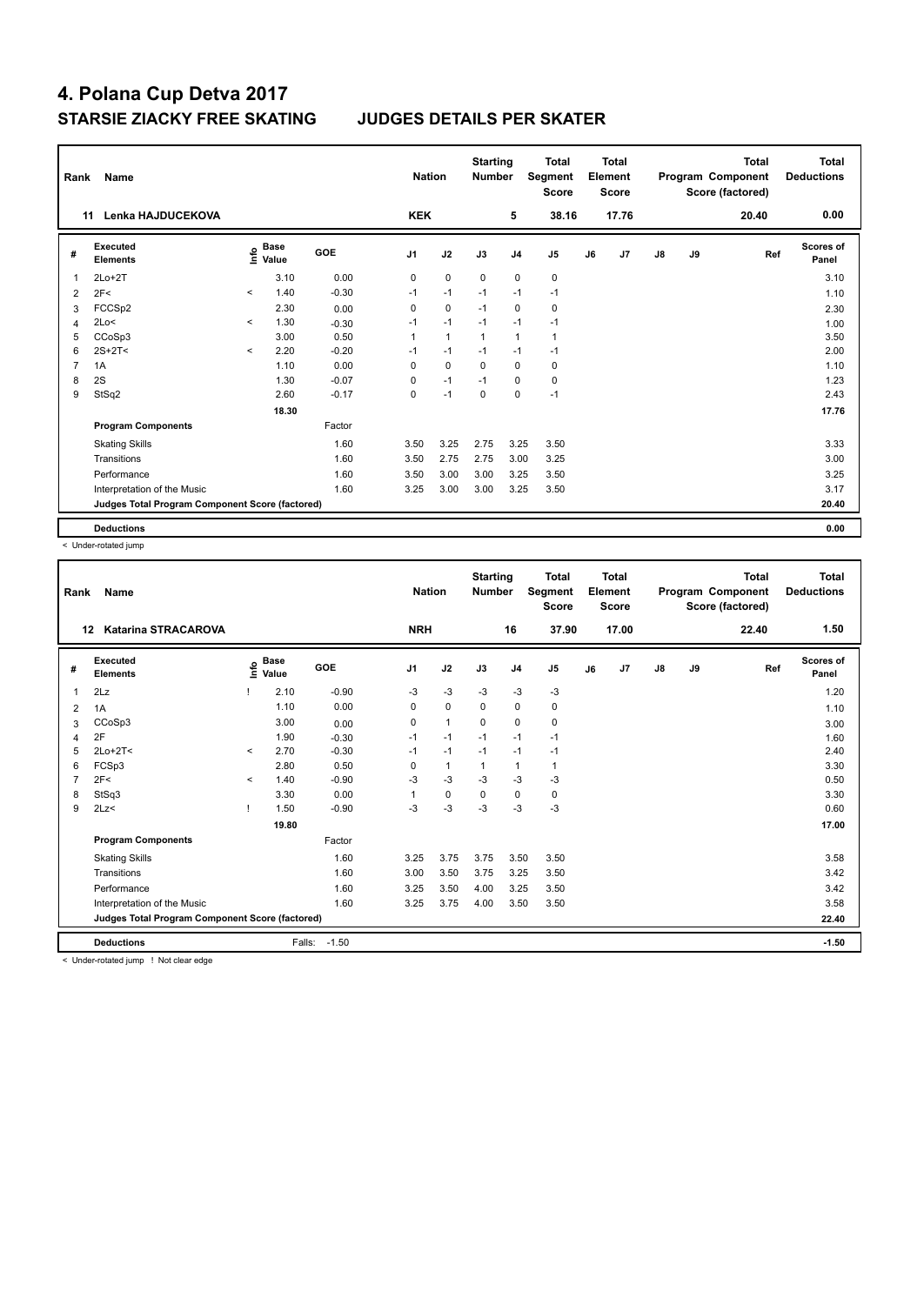| Rank | Name                                            | <b>Nation</b>            |                                  | <b>Starting</b><br><b>Number</b> |                | <b>Total</b><br>Segment<br><b>Score</b> |             | <b>Total</b><br>Element<br><b>Score</b> |                |    | <b>Total</b><br>Program Component<br>Score (factored) | Total<br><b>Deductions</b> |    |       |                           |
|------|-------------------------------------------------|--------------------------|----------------------------------|----------------------------------|----------------|-----------------------------------------|-------------|-----------------------------------------|----------------|----|-------------------------------------------------------|----------------------------|----|-------|---------------------------|
|      | <b>Darina HUTTER</b><br>13                      |                          |                                  |                                  | <b>BAP</b>     |                                         |             | $\overline{7}$                          | 37.70          |    | 16.37                                                 |                            |    | 21.33 | 0.00                      |
| #    | Executed<br><b>Elements</b>                     |                          | <b>Base</b><br>o Base<br>⊆ Value | <b>GOE</b>                       | J <sub>1</sub> | J2                                      | J3          | J <sub>4</sub>                          | J <sub>5</sub> | J6 | J7                                                    | $\mathsf{J}8$              | J9 | Ref   | <b>Scores of</b><br>Panel |
| 1    | 2Lz                                             |                          | 2.10                             | $-0.30$                          | 1              | $-2$                                    | $-1$        | $-1$                                    | $-1$           |    |                                                       |                            |    |       | 1.80                      |
| 2    | $2F < +2T <$                                    | $\prec$                  | 2.30                             | $-0.40$                          | $-1$           | $-2$                                    | $-2$        | $-1$                                    | $-1$           |    |                                                       |                            |    |       | 1.90                      |
| 3    | $1A+2Lo<<$                                      | <<                       | 1.60                             | $-0.40$                          | $-2$           | $-2$                                    | $-2$        | $-2$                                    | $-2$           |    |                                                       |                            |    |       | 1.20                      |
| 4    | FCCSp2                                          |                          | 2.30                             | 0.00                             | 0              | $\mathbf 0$                             | $\mathbf 0$ | $\mathbf{1}$                            | $\pmb{0}$      |    |                                                       |                            |    |       | 2.30                      |
| 5    | 2Lz                                             | $\overline{\phantom{a}}$ | 1.50                             | $-0.30$                          | $-1$           | $-1$                                    | $-1$        | $-1$                                    | $-1$           |    |                                                       |                            |    |       | 1.20                      |
| 6    | 2F<                                             | $\prec$                  | 1.40                             | $-0.30$                          | $-1$           | $-1$                                    | $-1$        | $-1$                                    | $-1$           |    |                                                       |                            |    |       | 1.10                      |
| 7    | 2Lo<                                            | $\prec$                  | 1.30                             | $-0.20$                          | 0              | $\mathbf 0$                             | $-1$        | $-1$                                    | $-1$           |    |                                                       |                            |    |       | 1.10                      |
| 8    | StSq2                                           |                          | 2.60                             | 0.00                             | $\Omega$       | $\mathbf 0$                             | 0           | $\mathbf 0$                             | $\pmb{0}$      |    |                                                       |                            |    |       | 2.60                      |
| 9    | CCoSp3                                          |                          | 3.00                             | 0.17                             | 0              | $\mathbf 0$                             | 0           | $\overline{1}$                          | $\mathbf{1}$   |    |                                                       |                            |    |       | 3.17                      |
|      |                                                 |                          | 18.10                            |                                  |                |                                         |             |                                         |                |    |                                                       |                            |    |       | 16.37                     |
|      | <b>Program Components</b>                       |                          |                                  | Factor                           |                |                                         |             |                                         |                |    |                                                       |                            |    |       |                           |
|      | <b>Skating Skills</b>                           |                          |                                  | 1.60                             | 3.50           | 3.50                                    | 3.25        | 3.50                                    | 3.75           |    |                                                       |                            |    |       | 3.50                      |
|      | Transitions                                     |                          |                                  | 1.60                             | 3.25           | 3.00                                    | 3.00        | 3.25                                    | 3.50           |    |                                                       |                            |    |       | 3.17                      |
|      | Performance                                     |                          |                                  | 1.60                             | 3.25           | 3.25                                    | 3.25        | 3.50                                    | 3.75           |    |                                                       |                            |    |       | 3.33                      |
|      | Interpretation of the Music                     |                          |                                  | 1.60                             | 3.00           | 3.25                                    | 3.25        | 3.50                                    | 3.75           |    |                                                       |                            |    |       | 3.33                      |
|      | Judges Total Program Component Score (factored) |                          |                                  |                                  |                |                                         |             |                                         |                |    |                                                       |                            |    |       | 21.33                     |
|      | <b>Deductions</b>                               |                          |                                  |                                  |                |                                         |             |                                         |                |    |                                                       |                            |    |       | 0.00                      |

< Under-rotated jump << Downgraded jump

| Rank           | <b>Name</b>                                     |         |                      |         | <b>Nation</b>  |             | <b>Starting</b><br><b>Number</b> |                | <b>Total</b><br>Segment<br><b>Score</b> |    | <b>Total</b><br>Element<br><b>Score</b> |               |    | <b>Total</b><br>Program Component<br>Score (factored) | <b>Total</b><br><b>Deductions</b> |
|----------------|-------------------------------------------------|---------|----------------------|---------|----------------|-------------|----------------------------------|----------------|-----------------------------------------|----|-----------------------------------------|---------------|----|-------------------------------------------------------|-----------------------------------|
|                | Diana BODOVA<br>14                              |         |                      |         | <b>TT</b>      |             |                                  | 6              | 36.34                                   |    | 16.50                                   |               |    | 21.34                                                 | 1.50                              |
| #              | Executed<br><b>Elements</b>                     | lnfo    | <b>Base</b><br>Value | GOE     | J <sub>1</sub> | J2          | J3                               | J <sub>4</sub> | J <sub>5</sub>                          | J6 | J7                                      | $\mathsf{J}8$ | J9 | Ref                                                   | <b>Scores of</b><br>Panel         |
| 1              | $2Lz+2T<<$                                      | <<      | 2.50                 | $-0.90$ | -3             | $-3$        | $-3$                             | $-3$           | $-3$                                    |    |                                         |               |    |                                                       | 1.60                              |
| 2              | 2F                                              |         | 1.90                 | $-0.90$ | -3             | $-3$        | -3                               | -3             | $-2$                                    |    |                                         |               |    |                                                       | 1.00                              |
| 3              | CCoSp2V                                         |         | 2.00                 | 0.00    | 0              | $\mathbf 0$ | 0                                | $\mathbf 0$    | $\mathbf 0$                             |    |                                         |               |    |                                                       | 2.00                              |
| 4              | 2Lz                                             |         | 2.10                 | 0.00    | $\Omega$       | $\pmb{0}$   | $\Omega$                         | $\pmb{0}$      | $\mathbf 0$                             |    |                                         |               |    |                                                       | 2.10                              |
| 5              | $2F+2T<$                                        | $\prec$ | 2.80                 | $-0.90$ | $-3$           | $-3$        | $-3$                             | $-3$           | $-3$                                    |    |                                         |               |    |                                                       | 1.90                              |
| 6              | StSq2                                           |         | 2.60                 | 0.00    | 1              | $\mathbf 0$ | $\Omega$                         | $\mathbf 0$    | 0                                       |    |                                         |               |    |                                                       | 2.60                              |
| $\overline{7}$ | 2Lo                                             |         | 1.80                 | 0.00    | 0              | $\mathbf 0$ | $\Omega$                         | $\mathbf 0$    | $\mathbf 0$                             |    |                                         |               |    |                                                       | 1.80                              |
| 8              | 1A                                              |         | 1.10                 | $-0.07$ | 0              | $-1$        | $-1$                             | $\mathbf 0$    | 0                                       |    |                                         |               |    |                                                       | 1.03                              |
| 9              | FCCSp2                                          |         | 2.30                 | 0.17    | $\mathbf 0$    | $\mathbf 0$ | $\mathbf 0$                      | $\overline{1}$ | $\mathbf{1}$                            |    |                                         |               |    |                                                       | 2.47                              |
|                |                                                 |         | 19.10                |         |                |             |                                  |                |                                         |    |                                         |               |    |                                                       | 16.50                             |
|                | <b>Program Components</b>                       |         |                      | Factor  |                |             |                                  |                |                                         |    |                                         |               |    |                                                       |                                   |
|                | <b>Skating Skills</b>                           |         |                      | 1.60    | 3.75           | 3.25        | 3.25                             | 3.50           | 3.50                                    |    |                                         |               |    |                                                       | 3.42                              |
|                | Transitions                                     |         |                      | 1.60    | 3.50           | 3.00        | 3.00                             | 3.25           | 3.25                                    |    |                                         |               |    |                                                       | 3.17                              |
|                | Performance                                     |         |                      | 1.60    | 3.50           | 2.75        | 3.00                             | 3.50           | 3.50                                    |    |                                         |               |    |                                                       | 3.33                              |
|                | Interpretation of the Music                     |         |                      | 1.60    | 3.50           | 3.00        | 3.25                             | 3.50           | 3.50                                    |    |                                         |               |    |                                                       | 3.42                              |
|                | Judges Total Program Component Score (factored) |         |                      |         |                |             |                                  |                |                                         |    |                                         |               |    |                                                       | 21.34                             |
|                | <b>Deductions</b>                               |         | Falls:               | $-1.50$ |                |             |                                  |                |                                         |    |                                         |               |    |                                                       | $-1.50$                           |

< Under-rotated jump << Downgraded jump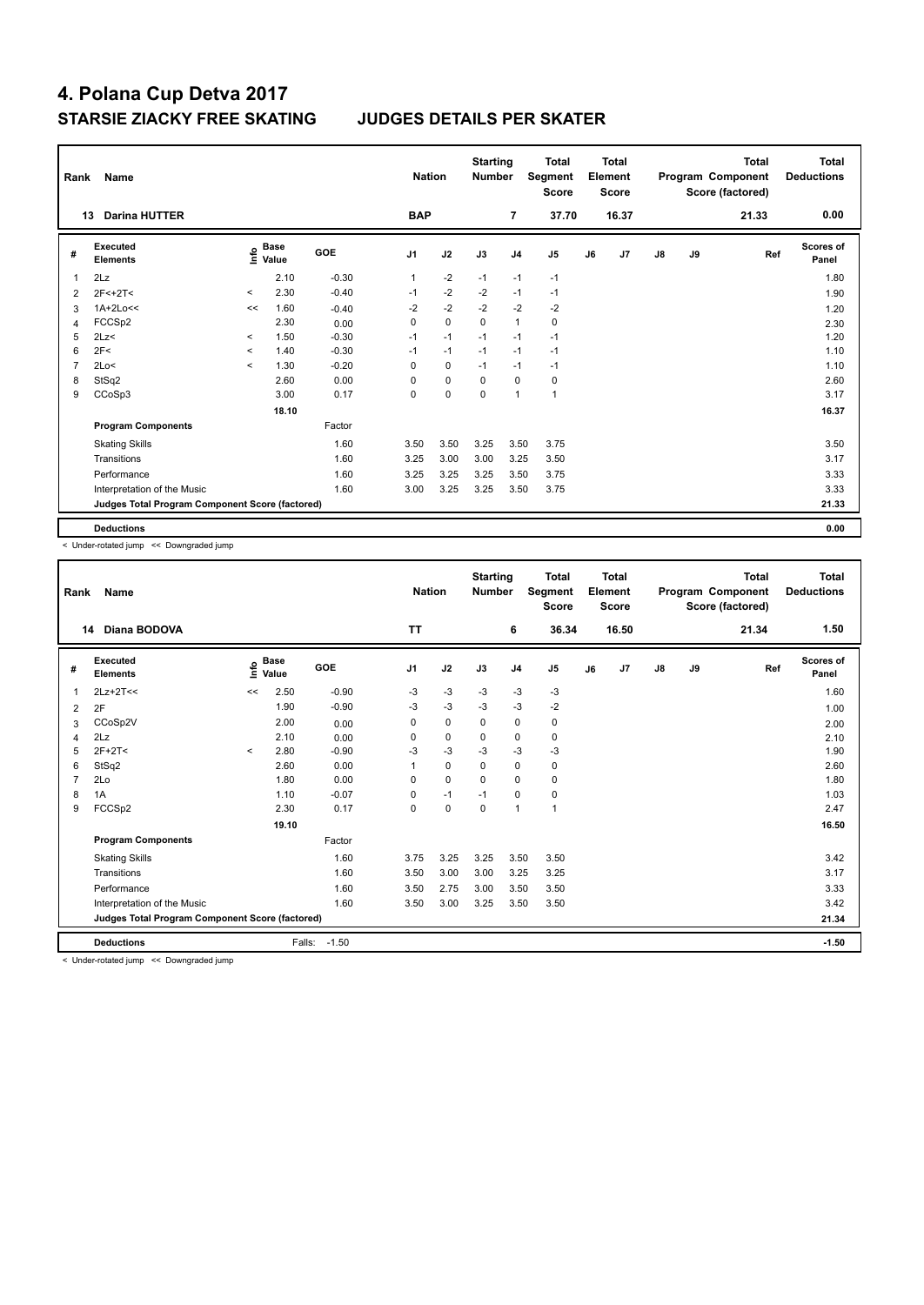| Rank           | Name                                            |                              |         | <b>Nation</b>  |             | <b>Starting</b><br><b>Number</b> |                | Total<br>Segment<br><b>Score</b> |    | Total<br>Element<br><b>Score</b> |               |    | <b>Total</b><br>Program Component<br>Score (factored) | Total<br><b>Deductions</b> |
|----------------|-------------------------------------------------|------------------------------|---------|----------------|-------------|----------------------------------|----------------|----------------------------------|----|----------------------------------|---------------|----|-------------------------------------------------------|----------------------------|
|                | <b>Natalia LEPIESOVA</b><br>15                  |                              |         | DT             |             |                                  | 4              | 32.49                            |    | 12.62                            |               |    | 19.87                                                 | 0.00                       |
| #              | Executed<br><b>Elements</b>                     | <b>Base</b><br>١nfo<br>Value | GOE     | J <sub>1</sub> | J2          | J3                               | J <sub>4</sub> | J <sub>5</sub>                   | J6 | J7                               | $\mathsf{J}8$ | J9 | Ref                                                   | <b>Scores of</b><br>Panel  |
| $\overline{1}$ | 1S+SEQ+2T*                                      | $\star$<br>0.32              | $-0.27$ | $-2$           | $-3$        | $-3$                             | $-1$           | $-3$                             |    |                                  |               |    |                                                       | 0.05                       |
| 2              | $2Lo+2T$                                        | 3.10                         | $-0.30$ | $-1$           | $-1$        | $-1$                             | $\mathbf 0$    | $-1$                             |    |                                  |               |    |                                                       | 2.80                       |
| 3              | 1A                                              | 1.10                         | $-0.13$ | 0              | $-1$        | $-1$                             | $\mathbf 0$    | $-1$                             |    |                                  |               |    |                                                       | 0.97                       |
| $\overline{4}$ | FCSp1                                           | 1.90                         | 0.00    | 0              | $\mathbf 0$ | $\mathbf 0$                      | $\mathbf{1}$   | $\pmb{0}$                        |    |                                  |               |    |                                                       | 1.90                       |
| 5              | StSq1                                           | 1.80                         | 0.00    | $\Omega$       | $\Omega$    | $\Omega$                         | $\mathbf 0$    | 0                                |    |                                  |               |    |                                                       | 1.80                       |
| 6              | 1Lz                                             | 0.60                         | 0.00    |                | $\mathbf 0$ | 0                                | $\mathbf 0$    | $\mathbf 0$                      |    |                                  |               |    |                                                       | 0.60                       |
| $\overline{7}$ | 2Lo                                             | 1.80                         | 0.00    | 0              | $\mathbf 0$ | $\Omega$                         | $\mathbf 0$    | $\mathbf 0$                      |    |                                  |               |    |                                                       | 1.80                       |
| 8              | 2S                                              | 1.30                         | 0.00    | 0              | 0           | 0                                | $\mathbf 0$    | 0                                |    |                                  |               |    |                                                       | 1.30                       |
| 9              | CCoSp1V                                         | 1.70                         | $-0.30$ | 0              | $-2$        | $-1$                             | $-1$           | $-1$                             |    |                                  |               |    |                                                       | 1.40                       |
|                |                                                 | 13.62                        |         |                |             |                                  |                |                                  |    |                                  |               |    |                                                       | 12.62                      |
|                | <b>Program Components</b>                       |                              | Factor  |                |             |                                  |                |                                  |    |                                  |               |    |                                                       |                            |
|                | <b>Skating Skills</b>                           |                              | 1.60    | 3.50           | 3.25        | 3.00                             | 3.00           | 3.50                             |    |                                  |               |    |                                                       | 3.25                       |
|                | Transitions                                     |                              | 1.60    | 3.25           | 2.75        | 2.75                             | 2.75           | 3.00                             |    |                                  |               |    |                                                       | 2.83                       |
|                | Performance                                     |                              | 1.60    | 3.25           | 3.00        | 3.00                             | 3.25           | 3.25                             |    |                                  |               |    |                                                       | 3.17                       |
|                | Interpretation of the Music                     |                              | 1.60    | 3.25           | 2.75        | 3.00                             | 3.25           | 3.50                             |    |                                  |               |    |                                                       | 3.17                       |
|                | Judges Total Program Component Score (factored) |                              |         |                |             |                                  |                |                                  |    |                                  |               |    |                                                       | 19.87                      |
|                | <b>Deductions</b>                               |                              |         |                |             |                                  |                |                                  |    |                                  |               |    |                                                       | 0.00                       |

\* Invalid element

| Rank | <b>Name</b>                                     |         |                                    |         | <b>Nation</b>  |             | <b>Starting</b><br><b>Number</b> |                | <b>Total</b><br>Segment<br><b>Score</b> |    | <b>Total</b><br>Element<br><b>Score</b> |               |    | <b>Total</b><br>Program Component<br>Score (factored) | <b>Total</b><br><b>Deductions</b> |
|------|-------------------------------------------------|---------|------------------------------------|---------|----------------|-------------|----------------------------------|----------------|-----------------------------------------|----|-----------------------------------------|---------------|----|-------------------------------------------------------|-----------------------------------|
|      | Adela LIPTAKOVA<br>16                           |         |                                    |         | DT             |             |                                  | 3              | 32.25                                   |    | 13.06                                   |               |    | 19.19                                                 | 0.00                              |
| #    | Executed<br><b>Elements</b>                     |         | <b>Base</b><br>$\frac{6}{5}$ Value | GOE     | J <sub>1</sub> | J2          | J3                               | J <sub>4</sub> | J <sub>5</sub>                          | J6 | J7                                      | $\mathsf{J}8$ | J9 | Ref                                                   | <b>Scores of</b><br>Panel         |
| 1    | 1A                                              |         | 1.10                               | 0.00    | 0              | $\mathbf 0$ | $\mathbf 0$                      | $\mathbf 0$    | $\pmb{0}$                               |    |                                         |               |    |                                                       | 1.10                              |
| 2    | $1F+T$                                          |         | 0.50                               | $-0.07$ | 0              | $-1$        | $-1$                             | 0              | $-2$                                    |    |                                         |               |    |                                                       | 0.43                              |
| 3    | 2S+2Lo<                                         | $\prec$ | 2.60                               | $-0.30$ | $-1$           | $-2$        | $-1$                             | $-1$           | $-1$                                    |    |                                         |               |    |                                                       | 2.30                              |
| 4    | FCSpB                                           |         | 1.60                               | 0.00    | 0              | $\mathbf 0$ | 0                                | $\mathbf 0$    | 0                                       |    |                                         |               |    |                                                       | 1.60                              |
| 5    | 1Lz                                             |         | 0.60                               | 0.00    | 0              | $\mathbf 0$ | 0                                | $\mathbf 0$    | $\pmb{0}$                               |    |                                         |               |    |                                                       | 0.60                              |
| 6    | StSq1                                           |         | 1.80                               | 0.00    | 0              | $\mathbf 0$ | $\Omega$                         | $\mathbf 0$    | $\mathbf 0$                             |    |                                         |               |    |                                                       | 1.80                              |
|      | 2S                                              |         | 1.30                               | $-0.07$ | 0              | $-1$        | $-1$                             | 0              | $\pmb{0}$                               |    |                                         |               |    |                                                       | 1.23                              |
| 8    | 2Lo<                                            | $\prec$ | 1.30                               | $-0.30$ | $-1$           | $-1$        | $-1$                             | $-1$           | $-1$                                    |    |                                         |               |    |                                                       | 1.00                              |
| 9    | CCoSp3                                          |         | 3.00                               | 0.00    | 0              | $\mathbf 0$ | 0                                | $\overline{1}$ | $\mathbf 0$                             |    |                                         |               |    |                                                       | 3.00                              |
|      |                                                 |         | 13.80                              |         |                |             |                                  |                |                                         |    |                                         |               |    |                                                       | 13.06                             |
|      | <b>Program Components</b>                       |         |                                    | Factor  |                |             |                                  |                |                                         |    |                                         |               |    |                                                       |                                   |
|      | <b>Skating Skills</b>                           |         |                                    | 1.60    | 3.00           | 3.00        | 3.25                             | 2.75           | 3.25                                    |    |                                         |               |    |                                                       | 3.08                              |
|      | Transitions                                     |         |                                    | 1.60    | 2.75           | 2.75        | 3.00                             | 2.50           | 2.75                                    |    |                                         |               |    |                                                       | 2.75                              |
|      | Performance                                     |         |                                    | 1.60    | 2.75           | 3.00        | 3.25                             | 3.00           | 3.25                                    |    |                                         |               |    |                                                       | 3.08                              |
|      | Interpretation of the Music                     |         |                                    | 1.60    | 2.75           | 2.75        | 3.25                             | 3.25           | 3.25                                    |    |                                         |               |    |                                                       | 3.08                              |
|      | Judges Total Program Component Score (factored) |         |                                    |         |                |             |                                  |                |                                         |    |                                         |               |    |                                                       | 19.19                             |
|      | <b>Deductions</b>                               |         |                                    |         |                |             |                                  |                |                                         |    |                                         |               |    |                                                       | 0.00                              |

< Under-rotated jump